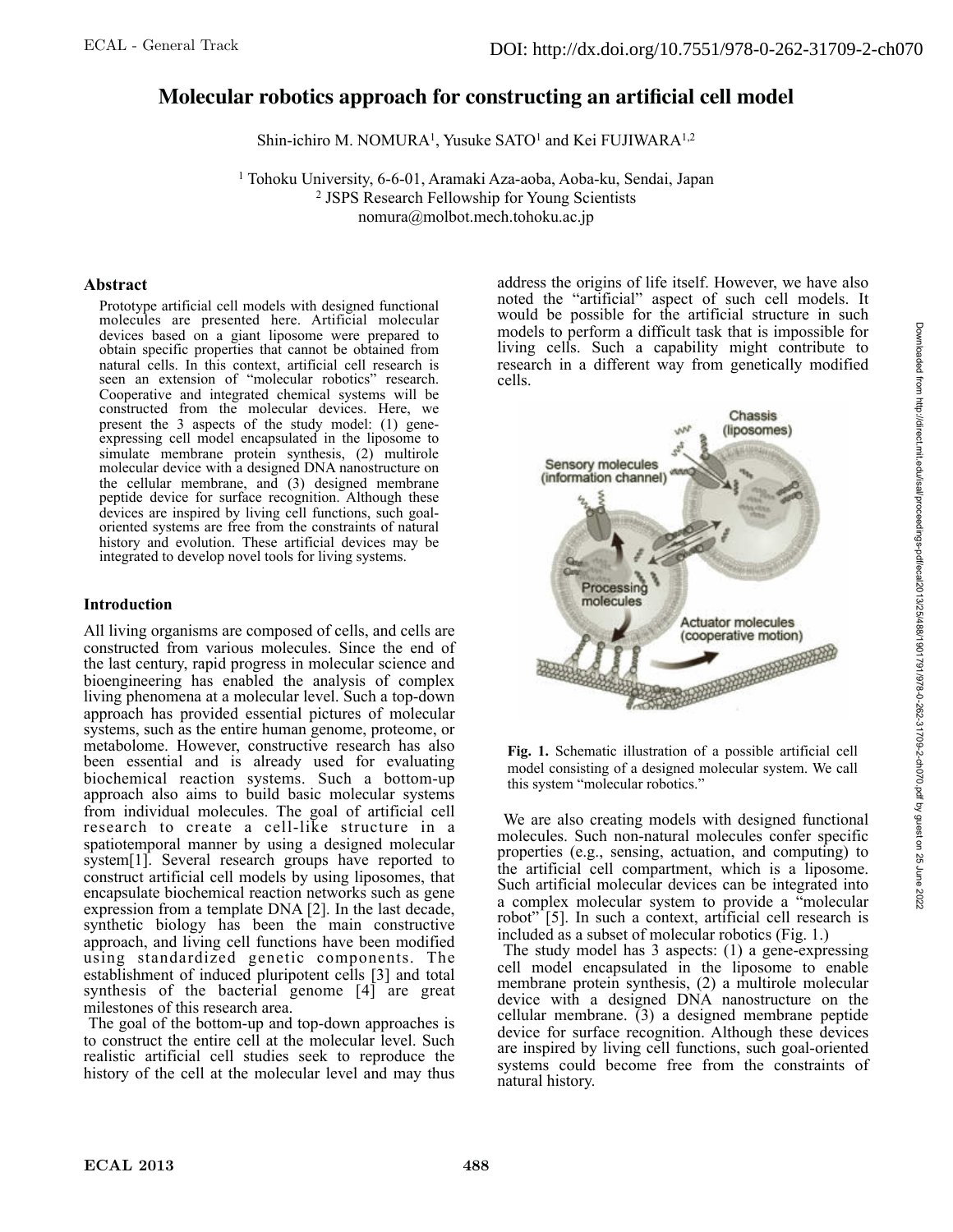

## **Gene expression in an artificial cell**



**Fig. 2.** Artificial cell model liposomes containing a gene expression system. Upper: Schematic illustration of the system. Lower: The membrane protein connexin was expressed and functioned on the liposome membrane. Liposomes were observed inside cultured cells.

We have constructed a series of artificial cell models based on giant liposomes. A giant liposome is a spherical structure that consists of a closed lipid bilayer membrane, with a diameter greater than several micrometers. The giant liposome membrane is known as the simplest model of the living cell membrane [6].

Several protein synthesis reactions with coupled transcription and translation have been reported by tntroducing various kinds of functional molecules into liposomes [2, 7, 8]. Expression of functional membrane proteins in the liposome has also been reported in successful [2f, 8, 9]. Connexin-containing liposomes were prepared by using a cell-free transcription/ translation system with a plasmid encoding connexin in the presence of liposomes. The nascently expressed membrane protein, connexin, was directly constituted to the liposome membrane on performing in vitro transcription and translation, thus generating pure membrane protein-containing liposomes. The hydrophilic dye calcein or peptides were efficiently transferred from connexin-expressing liposomes to cultured cells (Fig. 2).

 One of our future goals in the expansion of this approach is total reconstitution of a living cell. Using extracted cell components from cultured cells, we are trying to completely reconstruct cellular components under conditions approximating those of living cells [10]. We adopt elemental molecular complexes without further processing if they are functional. These approaches may be termed as middle-out approaches. Such studies should indicate how functional components can be managed to obtain a complex lifelike system.

#### **Multirole molecular device based on designed DNA**

Recently, DNA has been used as a programmable building material through self-assembly in DNA nanotechnology. Several methods have been proposed for the construction of nanostructures from DNA molecules such as DNA tiles [11], DNA origami [12], and DNA bricks [13]. We can design static nanostructures by using computer-assisted design software (e.g., caDNAno (http://cadnano.org). We designed an artificial molecule that can be used to attach exchangeable molecular devices to the cellular membrane. The X-type body consists of 4 individual single-stranded DNA (ssDNA) molecules with sticky ends, called "ARM sites." Molecular device attachments are designed to be complementary with ARM-site DNA sequences. The unit called the "ARM" can be attached to the corresponding ARM site of the DNA sticky end.



**Fig. 3.** X-type designed DNA molecules. Upper panel: schematic illustration of the molecular system. Lower panel: Xtype DNA equipped with a "tag" was added to living human cultured cells.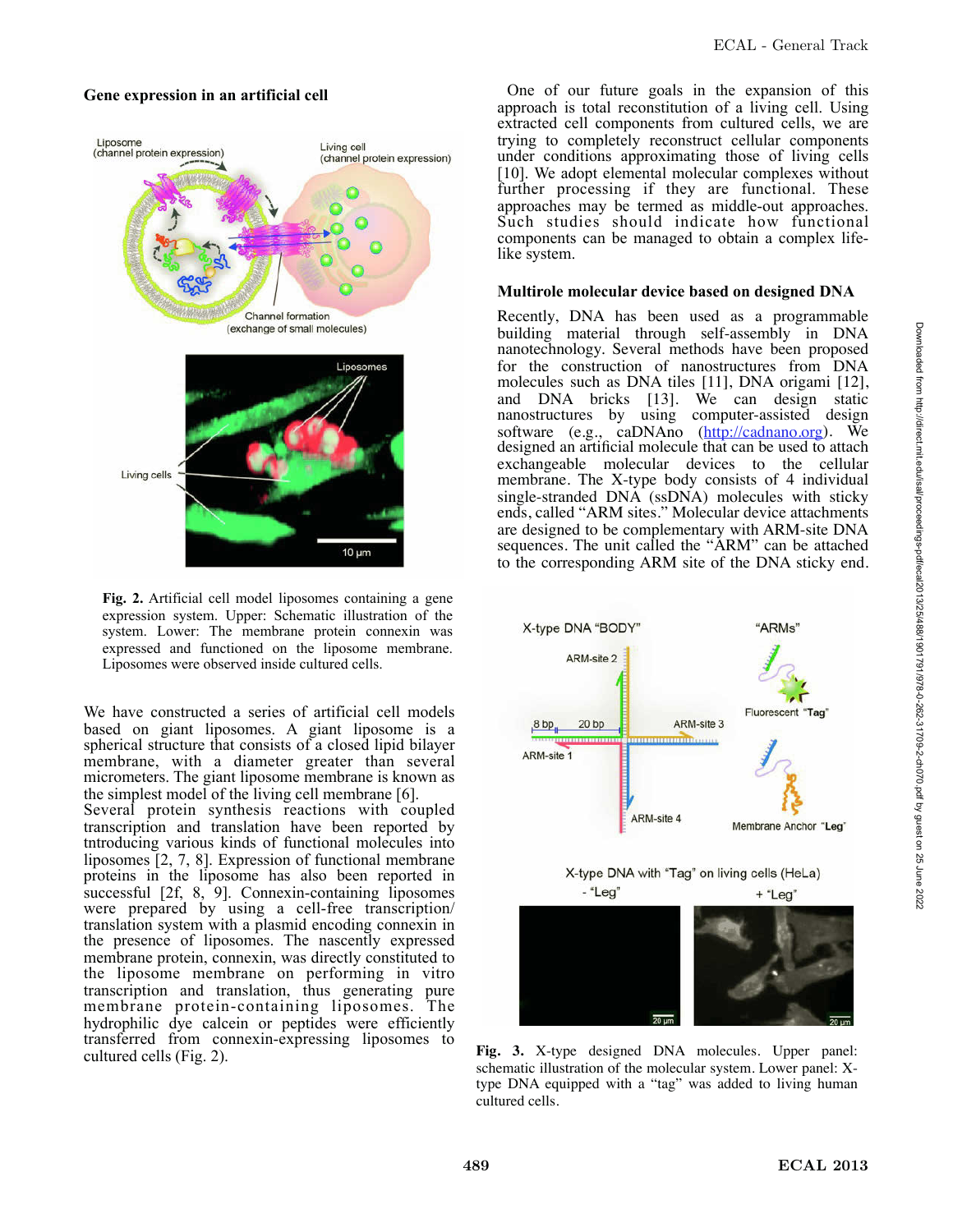The ssDNA sequence was designed for attachment while mixing at room temperature. "Legs" formed from hydrophobic molecules can also be used to attach the DNA body to the cellular membrane (Fig. 3, lower). The DNA body was stained using a "tag" ARM and was thus found to move on the cell surface by two-dimensional diffusion. The diffusion constant was investigated by single-molecular tracking on the cell surface and found to be approximately  $0.3 \mu m^2/s$ . The lipid bilayer is a universal molecular structure of the cell, and every receptor is located on a membrane. Similar to membrane proteins, membrane-localized molecular robots (molbots) may be used to control molecular information and compartmentalized conditions inside the cell. Simple molecular robots made of nucleic acids (DNA or RNA) such as those in the present study may be expressed in living cells by genetic engineering. When the molbot was appropriately designed with regard to Tm (melting temperature of double-stranded DNA or RNA), *in situ* production and function in the desired cell were achieved.

### **Designed membrane peptide device for surface recognition**

 As described in the previous section, nucleic acids such as DNA or RNA are attractive molecules for prototyping of molecular devices. If other types of biomolecules can also be designed easily, they will be useful for the construction of artificial functional cell models. Proteins are the main functional component of organisms and occupy over 16 wt% of the total mass of the human cell. Compared to DNA nanostructure design, protein design is difficult because protein function depends not only on the linear sequence but also on folding states and posttranslational modifications. However, small units of protein, i.e., peptides, can be easily designed and are easy to obtain as commercial molecules. Water-soluble peptides are commonly used as drugs or in the cosmetic field. Here, we aimed to design an artificial sensory molecule for attachment to the liposome. The transmembrane α-helix domain was designed based on a previous report [14]. A functional metal (Ti)-specific binding domain was prepared using a procedure reported in a previous study [15]. The designed amino acid sequence of the peptide can recognize the specific electrostatic potential of a metal surface and then bind to the surface. The designed amphiphilic peptide was also attached to a fluorescent molecule and mixed with a lipid solution (1 mM DOPC:DMPC:Chol =  $6:1:2$  with 50 nM peptide) to form a modified liposome with a diameter of 200 nm. The sample solution was placed onto glass with or without a titanium coating. Fluorescence microscopic observation clearly showed that the designed peptide embedded in the liposome membrane could attach to the titanium surface (Fig. 4). Functional designed peptides should also be synthesizable by gene expression in the giant liposome. Construction of a trigger system for expression control (e.g., riboswitches) is awaited.



**Fig. 4.** Surface attachment of artificial liposomes equipped with the designed membrane peptides.

## **Conclusion**

In this report, we have described our approach for constructing an artificial cell model, that is, encapsulation of biochemical reactants and artificially designed DNA and peptides. However, only combining the functional molecules can never give rise to functional structures; development of the molecularprocessing system is a crucial step. If the model is compartmentalized, control of molecular input/output through the membrane is essential. To obtain reliable systems, the transduction mechanism needs to have both noise reduction and signal amplification. Implementation of multiple inputs and multiple outputs coupled with an internal chemical reaction network must also be considered. Given these critical issues, a self-reproducing system is a distant goal. Concerning about an artificial "cell", molecular robotics approach should also support an effort for a cell total reconstitution from natural materials [4, 10, 16]. Currently, undergraduate students have designed bacterial genetic circuits (http://igem.org/Main\_Page) and DNA nanostructures (http://biomod.net). Thus, the current progress in this field indicates that it should be possible to obtain new artificial cell models in the near future.

## **Acknowledgements**

We would like to thank Prof. S. Murata and S. Hamada for their insightful comments. This work was supported by